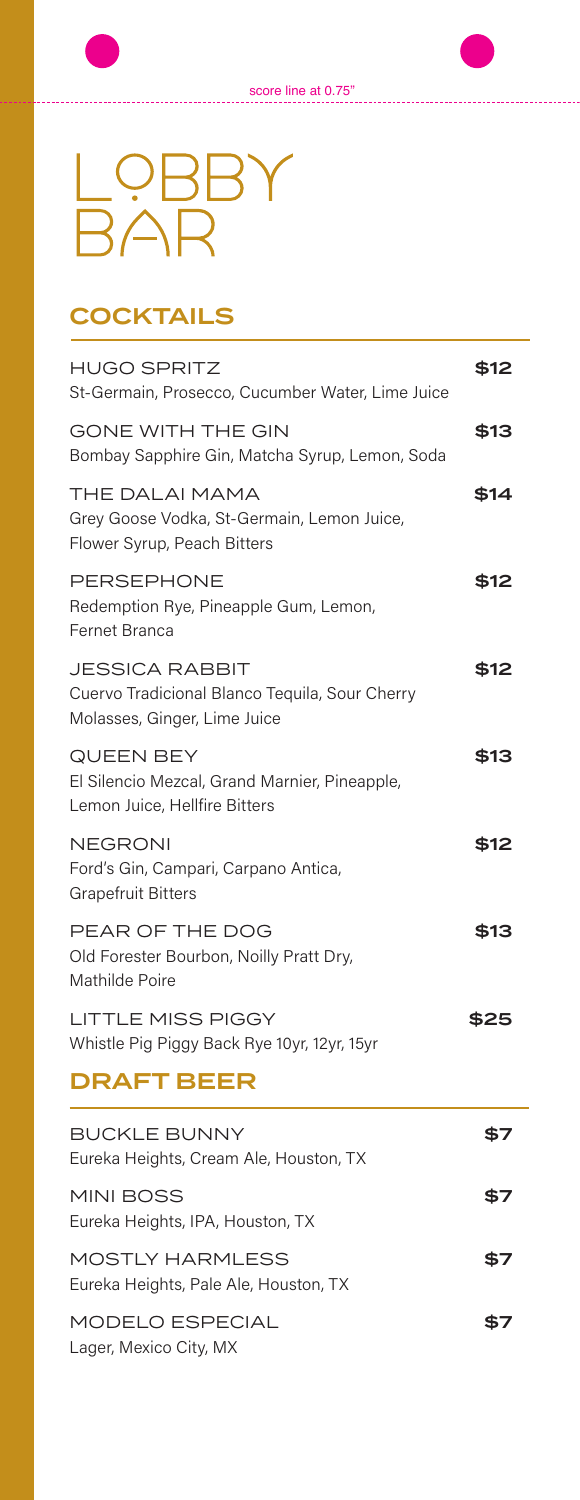. . . . . . . . . . . . . .



### RED

| PENFOLDS MAX<br>Cabernet Sauvignon   South Australia, AU   2016 | $$11 \mid $42$ |
|-----------------------------------------------------------------|----------------|
| J. VINEYARDS<br>Pinot Noir   Sonoma, CA   2017                  | \$13   \$45    |
| SEPTIMA OBRA<br>Malbec   Mendoza, ARG   2017                    | \$13   \$45    |
| FONTAFREDDA EBBIO<br>Nebbiolo   Langhe, IT   2013               | \$17   \$65    |

## WHITE

| GUIDOBONO<br>Arneis   Piedmont, IT   2018                  | \$12   \$45 |
|------------------------------------------------------------|-------------|
| <b>LOCATIONS</b><br>Sauvignon Blanc   Marlborough, NZ   NV | $$15 \$58$  |
| STAG'S LEAP<br>Chardonnay   Napa, CA   2018                | $$15 \$58$  |

# SPARKLING

| LA FARRA PROSECCO                  | \$12   \$45 |
|------------------------------------|-------------|
| Glera   Farra di Soligo, IT   2018 |             |

CHANDON \$16 | \$60 Pinot Noir, Chardonnay, Pinot Meunier | Napa, CA | NV

LA PERLINA  $$11 | $42$ Moscato | Veneto, IT | NV